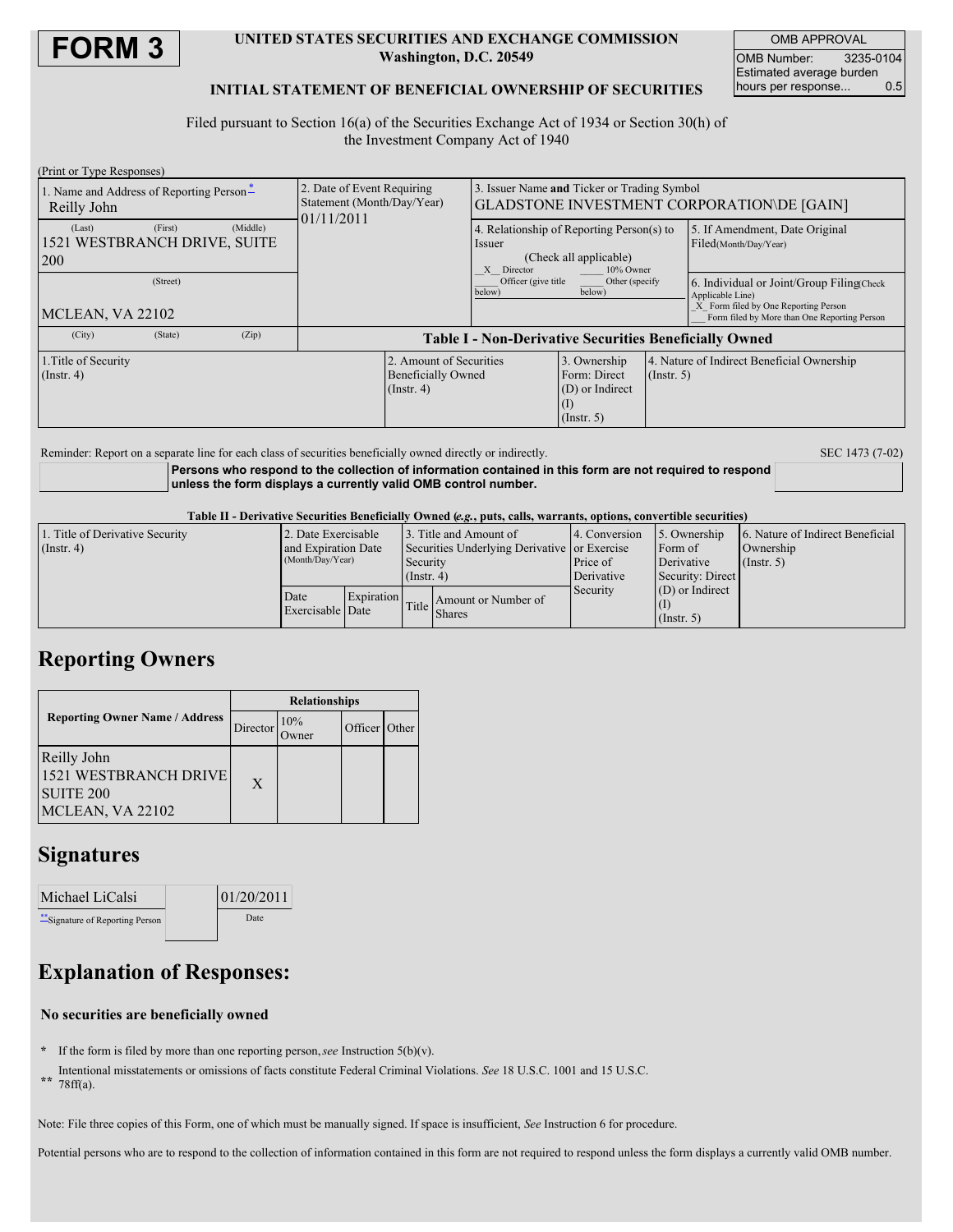POWER OF ATTORNEY Know all by these presents, that the undersigned hereby constitutes and appoints each of David Gladstone, Terry Brubaker, George Stelljes III, Paula Novara, Michael LiCalsi, John "Jack" Dellafiora, Madeleine Burton, Malinda Plumer, Christi Novak, Darren DeStefano, and Courtney Roche, signing individually, the undersigned's true and lawful attorneys-in-fact and agents to: (1) execute for and on behalf of the undersigned, an officer, director, or holder of 10% or more of a registered class of securities of Gladstone Investment Corporation, a Delaware corporation (the "Company"), Forms 3, 4 and 5 in accordance with Section 16(a) of the Securities Exchange Act of 1934, as amended (the "Exchange Act") and the rules thereunder; (2) do and perform any and all acts for and on behalf of the undersigned that may be necessary or desirable to complete and execute such Form 3, 4 or 5, complete and execute any amendment or amendments thereto, and timely file such forms or amendments with the United States Securities and Exchange Commission and any stock exchange or similar authority; and (3) take any other action of any nature whatsoever in connection with the foregoing which, in the opinion of such attorney-in-fact, may be of benefit, in the best interest of, or legally required by, the undersigned, it being understood that the documents executed by such attorney-in-fact on behalf of the undersigned pursuant to this Power of Attorney shall be in such form and shall contain such terms and conditions as such attorney-in-fact may approve in such attorney-in-fact's discretion. The undersigned hereby grants to each such attorney-in-fact full power and

authority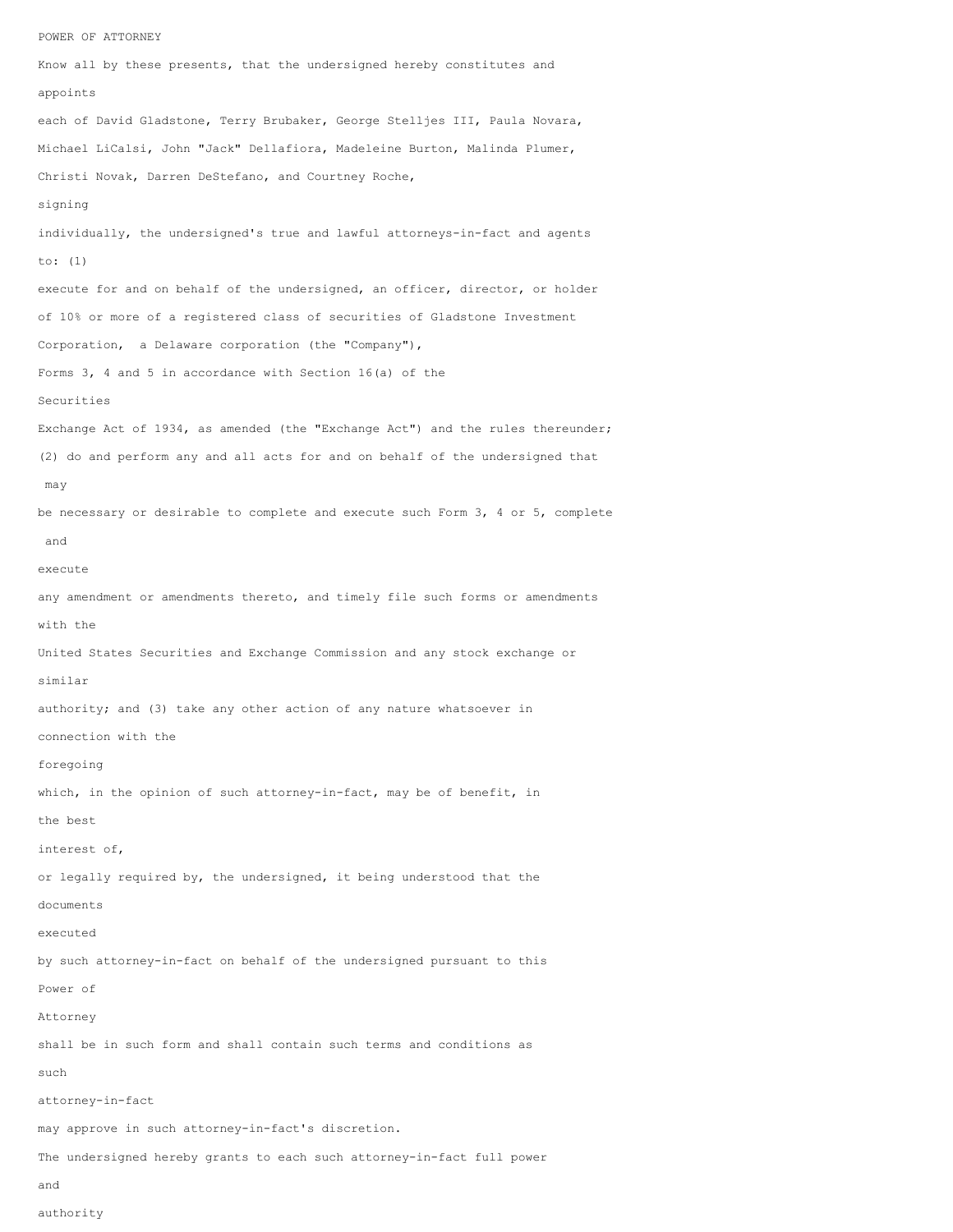to do and perform any and every act and thing whatsoever requisite, necessary, or proper to be done in the exercise of any of the rights and powers herein granted, as fully to all intents and purposes as the undersigned might or could do if personally present, with full power of substitution or revocation, hereby ratifying and confirming all that such attorney-in-fact, or such attorney-in-fact's substitute or substitutes, shall lawfully do or cause to be done by virtue of this power of attorney and the rights and powers herein granted. The undersigned acknowledges that the foregoing attorneys-in-fact, in serving in such capacity at the request of the undersigned, are not assuming, nor is the Company assuming, any of the undersigned's responsibilities to comply with Section 16 of the Exchange Act. This Power of Attorney shall remain in full force and effect until the earliest to occur of (a) the undersigned is no longer required to file Forms 3, 4 and 5 with respect to the undersigned's holdings of and transactions in securities issued by the Company, (b) revocation by the undersigned in a signed writing delivered to the foregoing attorneys-in-fact or (c) as to any attorney-in-fact individually, until such attorney-in-fact shall no longer be employed by the Company, Gladstone Management Corporation, Gladstone Administration, LLC or Cooley Godward Kronish LLP. IN WITNESS WHEREOF, the undersigned has caused this Power of

Attorney to be